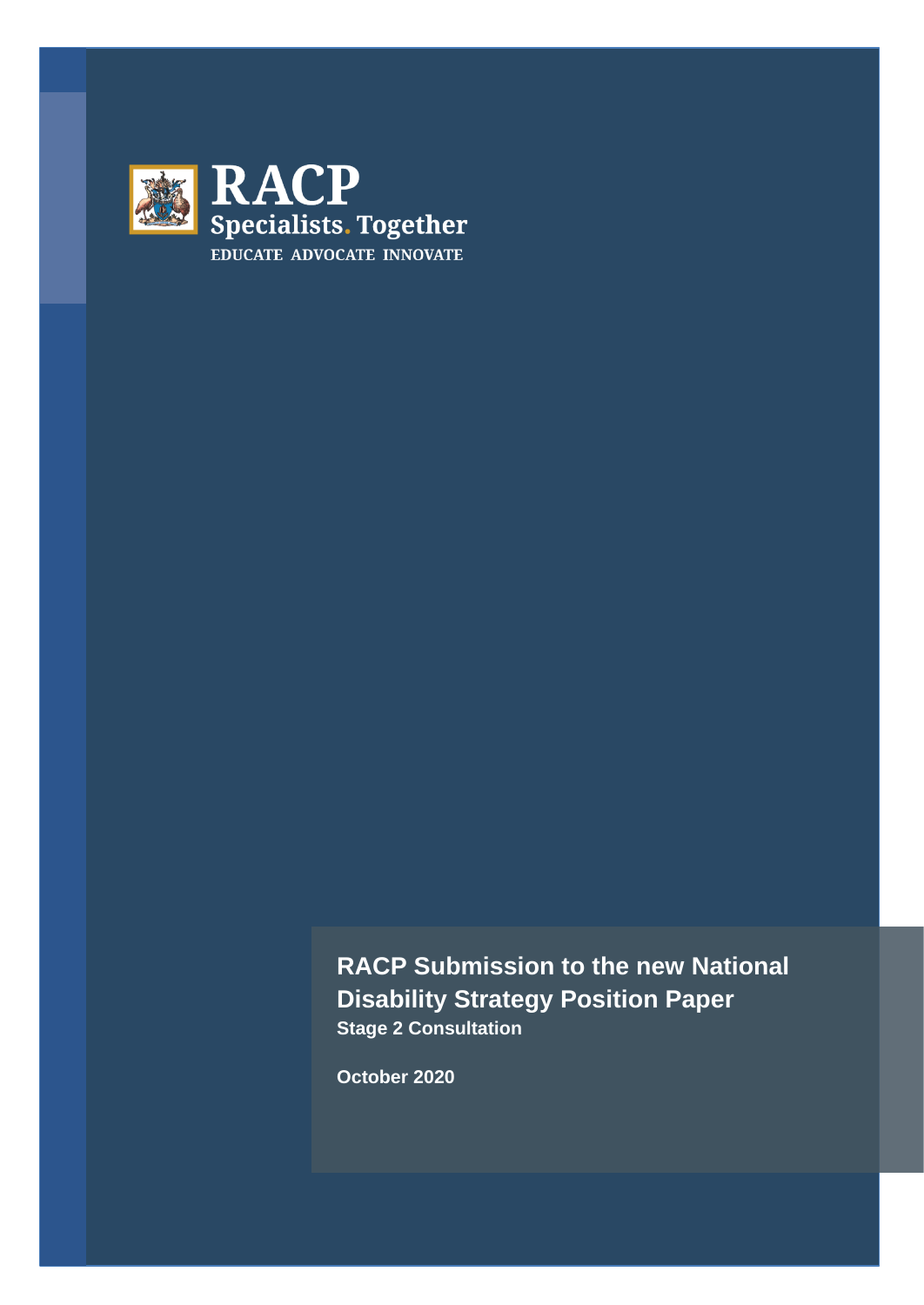## **About The Royal Australasian College of Physicians (RACP)**

The RACP trains, educates and advocates on behalf of over 18,000 physicians and 8,500 trainee physicians, across Australia and New Zealand. The RACP represents a broad range of medical specialties including general medicine, paediatrics and child health, cardiology, respiratory medicine, neurology, oncology, public health medicine, infectious diseases medicine, occupational and environmental medicine, palliative medicine, sexual health medicine, rehabilitation medicine, geriatric medicine, and addiction medicine. Beyond the drive for medical excellence, the RACP is committed to developing health and social policies which bring vital improvements to the wellbeing of patients.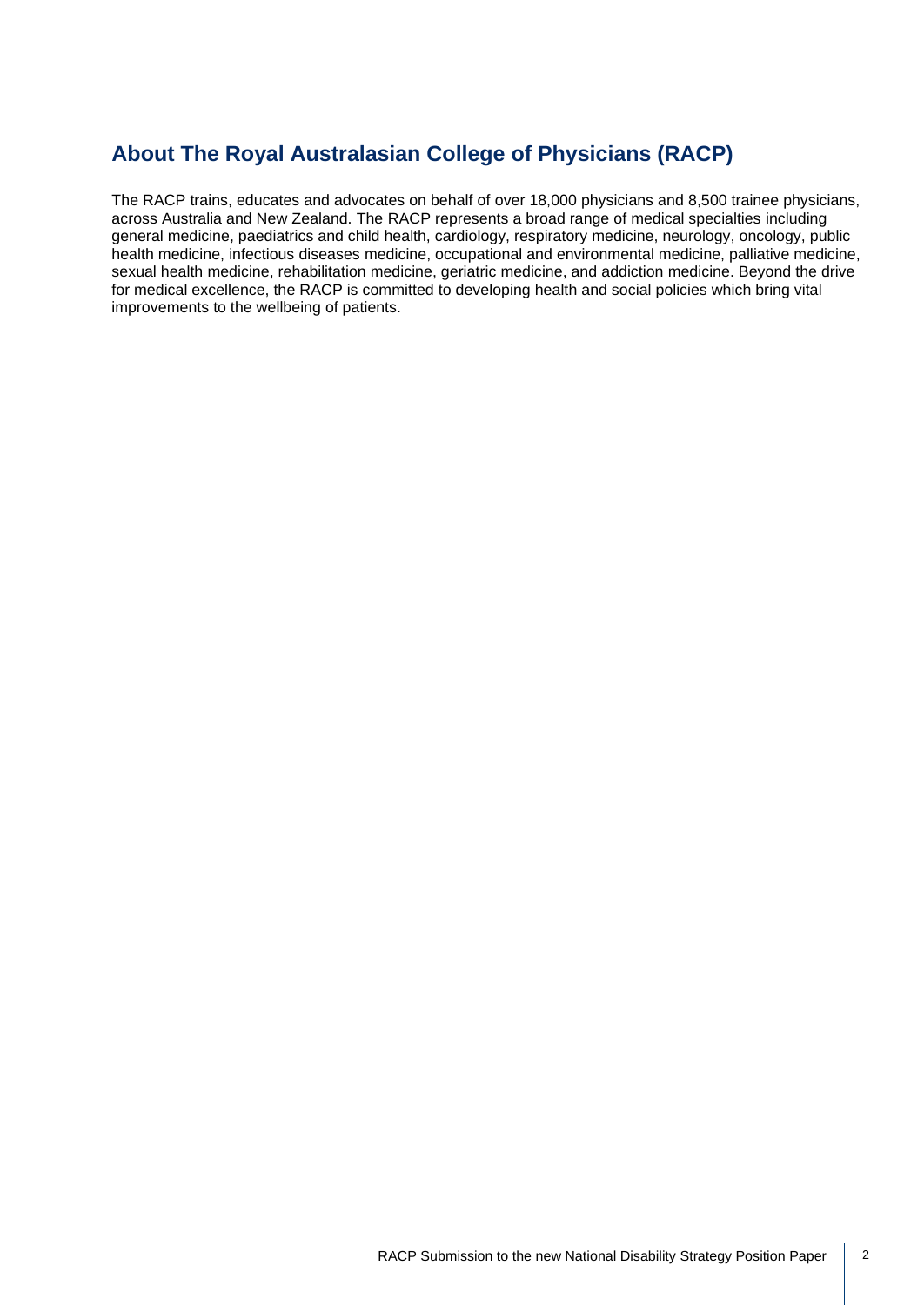# **Executive Summary**

The RACP welcomes the opportunity to provide feedback on the key features being proposed in the National [Disability Strategy position paper](https://engage.dss.gov.au/?page_id=13091) to be included in the new National Disability Strategy (the new Strategy).

We would welcome the opportunity to engage with the Department of Social Services and other stakeholders on the development of the new Strategy and believe that this type of expert engagement would be of significant benefit. This submission provides comment on the proposals for the new Strategy as outlined in the position paper, based on the RACP positions on the National Disability Insurance Scheme (NDIS) and disability, and has been developed in consultation with medical specialists from the RACP, including paediatricians, public health physicians and occupational and environmental physicians.

The RACP acknowledges the First Peoples [Disability Network](https://fpdn.org.au/) (FPDN) as the peak national organisation of and for Aboriginal and Torres Strait Islander people with disability, their families and communities. We encourage appropriate consultation and engagement with the FPDN to ensure Aboriginal and Torres Strait Islander perspectives and input is adequately included in the new Strategy.

#### **Question 1: During the first stage of consultations we heard that the vision and the six outcome areas under the current Strategy are still the right ones. Do you have any comments on the vision and outcome areas being proposed for the new Strategy?**

The RACP supports the proposal that the six outcome areas in the current Strategy are still the right outcome areas to focus on in the new Strategy, listed below.

- 1. Economic security
- 2. Inclusive and accessible communities
- 3. Rights protection, justice and legislation
- 4. Personal and community support
- 5. Learning and skills
- 6. Health and wellbeing

The RACP believes it is essential that health remains a key outcome area of the new Strategy. The submissions and testimonies provided to the Royal Commission into Violence, Abuse, Neglect and Exploitation of People with Disability and the Review of implementation of the National Disability Strategy 2010-2020<sup>1</sup> show that the health of people with disability has remained a serious area of concern in Australia. The RACP would like to emphasise the relevance of health in all the outcome areas, e.g. promotion of human rights, and the resulting necessity for collaboration across the outcome areas.

#### **Question 2: What do you think about the guiding principles proposed in the position paper?**

The current principle *Address barriers faced by priority populations* in the existing strategy should include a commitment to eliminating inequities faced by different groups including children, Aboriginal and Torres Strait Islander people, culturally and linguistically diverse people, women, LGBTIQ+ people and people living in regional and remote communities.

The RACP suggests that four new guiding principles are included in the new Strategy: *Embracing Diversity, Ongoing Collaboration, Public Accountability* and *Proportionate Universalism.*

Adding a guiding principle of *Embracing Diversity* is important to help ensure legislation, policies, procedures or processes support positive community engagement with children, adolescents and adults with disability and their families. As well as acknowledging the diversity of the population of people with disability, the new Strategy should acknowledge and recognise that some forms of disability are more readily understood by the public and people without disability than others.

<sup>1</sup> Davy, L., Fisher, K.R., Wehbe, A., Purcal, C., Robinson, S., Kayess, R., Santos, D. (2018) Review of implementation of the National Disability Strategy 2010- 2020. Social Policy Research Centre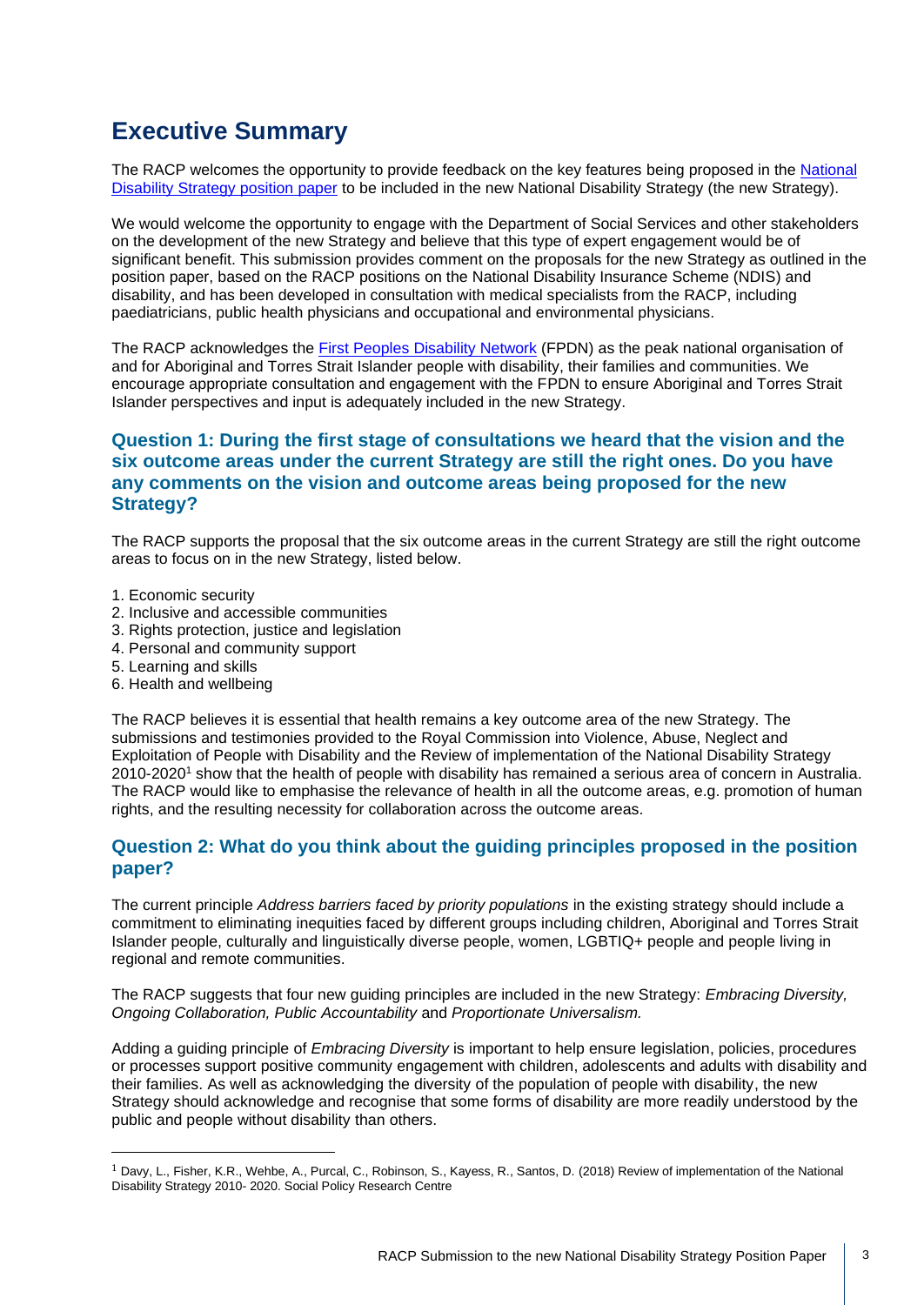A key concern identified by RACP Fellows and others in the disability sector is a frequent absence of *Ongoing Collaboration between professionals.* The addition of this as a new guiding principle would support and encourage agencies already endeavouring to ensure participants do not fall through the gaps. Improving coordination and sharing of expert knowledge at all levels will promote efficiency, minimise duplication and enhance the experience and outcomes for scheme participants.

The RACP supports a principle committing to *public accountability*. As highlighted in the position paper, public reporting is fundamental to government transparency and accountability, and the current Strategy has not been effective in ensuring action or accountability.

RACP Fellows also suggested that a principle on *proportionate universality* should be considered for the new Strategy. Taking a proportionate universality approach within the new Strategy would ensure when developing policy and design of programs that greater resources are provided to those with the greatest need. This has the potential to address key social determinants of health and reduce inequities often faced by people with a disability.

#### **Question 3: What is your view on the proposal for the new Strategy to have a stronger emphasis on improving community attitudes across all outcome areas?**

The RACP strongly supports a greater focus on community attitudes in the new National Disability Strategy. There is a strong link between community attitudes about disability and the extent to which people with disability are included in society.<sup>2</sup> The RACP notes improvements in attitudes and awareness of some types disability has seen positive progress in the past 10 years through improved visibility of people with disability in mainstream media and the introduction of the NDIS.<sup>3</sup> Positive community attitudes can be shaped by normalising and embracing difference in this way. For example, strategies to access after school care and ensure teachers can adapt school curriculums to their students' needs are equally important for children who have a disability to those who do not have a disability.

However, negative attitudes remain embedded in all levels of communities, from personal interactions to formal policy and law across multiple levels of diversity.<sup>4</sup> We would encourage the new Strategy to drive initiatives for improving community attitudes which are tailored to the needs of specific populations such as remote/regional families, children in care and protection services, Aboriginal and Torres Strait Islander families, culturally and linguistically diverse populations, as well as young parents.

While education and awareness campaigns are important, the government must also commit to funding and delivering dedicated programs to improve community attitudes and establish measurable goals, setting concrete targets for improvement and reporting against them. This must include actions to promote the longterm inclusion of people with disability in society, including:

- Improving access to health care and disability services;
- Creating liveable, accessible communities;
- Supporting access to meaningful employment which is appropriate and adequately supported;
- Improving accessibility of information; and
- Inclusive education policies.

Governments have a range of policy tools available to support delivery of these actions, including for example, regulations, incentive programs, government-funded programs, partnerships with other organisations, and community awareness and education campaigns. Governments need to take concerted action to drive inclusion of people with disabilities, in addition to building community acceptance. This should be reflected in

<sup>&</sup>lt;sup>2</sup> SHUT OUT: The Experience of People with Disabilities and their Families in Australia. National Disability Strategy Consultation Report prepared by the National People with Disabilities and Carer Council [Internet]. 2016 [cited 20 October 2020];. Available from: https://www.dss.gov.au/our-responsibilities/disability-and-carers/publications-articles/policy-research/shut-out-the-experience-of-peoplewith-disabilities-and-their-families-in-australia

<sup>3</sup> Davy, L., Fisher, K.R., Wehbe, A., Purcal, C., Robinson, S., Kayess, R., Santos, D. (2018) Review of implementation of the National Disability Strategy 2010- 2020. Social Policy Research Centre.

<sup>4</sup> SHUT OUT: The Experience of People with Disabilities and their Families in Australia. National Disability Strategy Consultation Report prepared by the National People with Disabilities and Carer Council [Internet]. 2016 [cited 20 October 2020];. Available from: https://www.dss.gov.au/our-responsibilities/disability-and-carers/publications-articles/policy-research/shut-out-the-experience-of-peoplewith-disabilities-and-their-families-in-australia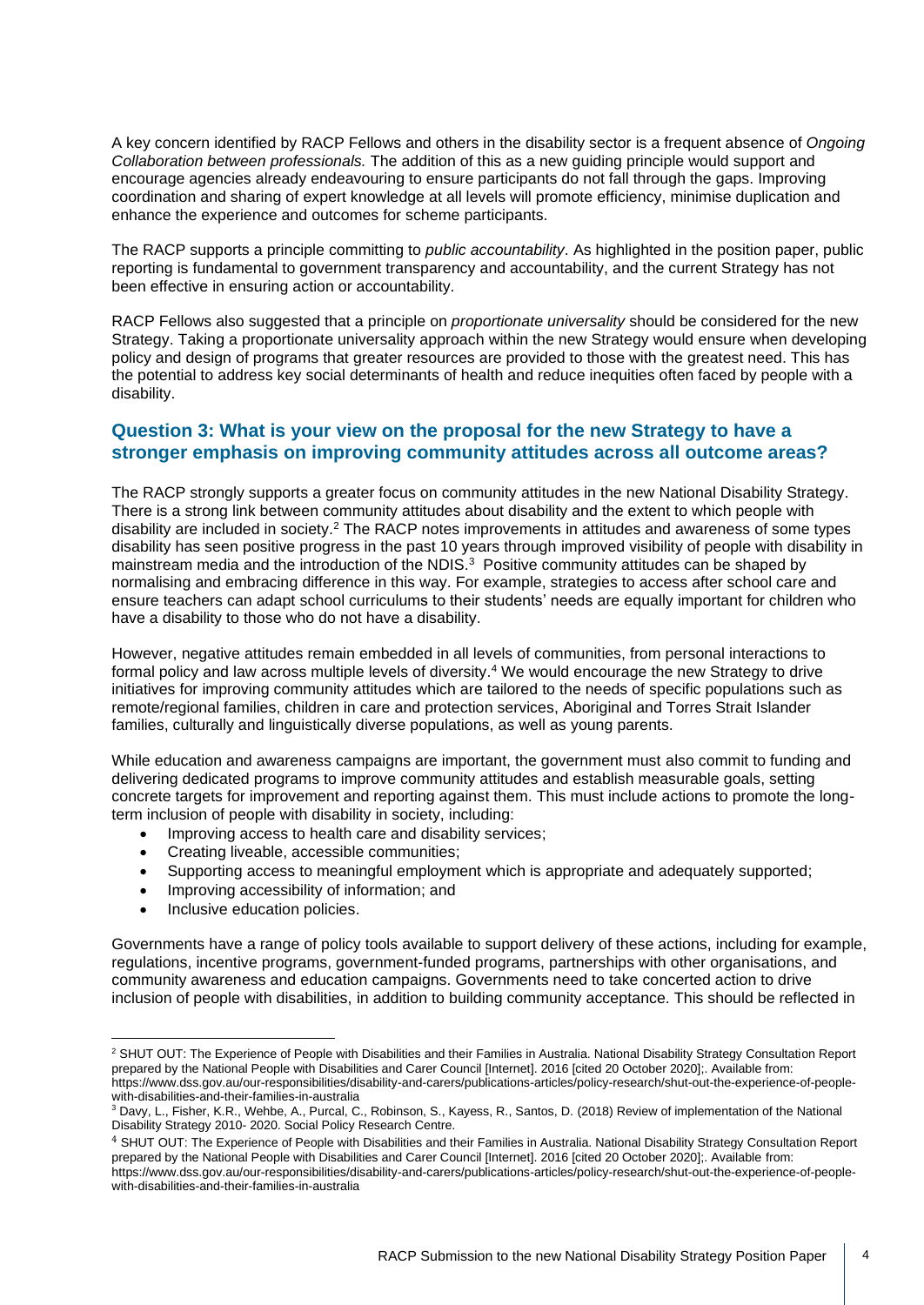the new Strategy, which should detail the actions that Governments at all levels will take to increase inclusion of people with disabilities.

The RACP acknowledges that attitudes towards people with disabilities often result in barriers to accessing quality health care due to limited knowledge and understanding of disability and its impacts. The new Strategy should emphasise the importance of improving attitudes within the health sector, and that addressing this issue must be incorporated into professional standards and training.

### **Question 4: How do you think that clearly outlining what each government is responsible for could make it easier for people with disability to access the supports and services they need?**

We strongly urge a planned and purposeful cross-sector collaboration across health, disability and education sectors as the current siloed approach is leading to adverse outcomes, particularly for children. This collaboration requires active direction and action at the national policy level. Health, disability and education departments could actively pool their expertise and coordinate their supports, enhancing the power of the sector to offer children the best chance of optimising their developmental opportunities. The Commonwealth Government should maintain a mechanism for coordination of policy initiatives across Government such as a high-level multi-agency steering group, supported by an advisory body or network to engage constructively with service providers and other stakeholders. Key portfolios which should be involved on a regular basis include: Health, Education, the National Disability Insurance Agency (NDIA), Social Services, Disability, Housing and Veterans' Affairs portfolios. Other agencies could be called in on specific matters.

The RACP questions whether the need in this area is to clarify the role of governments as much as different organisations and government services work together to provide services. We agree that a lack of clarity has a negative impact, as outlined below, however we advise caution in simply thinking this can be solved by providing information about government roles and responsibilities.

The lack of clarity at the interface of the NDIS and mainstream service systems, particularly the health system and the lack of clear explanation of funding responsibility between the NDIS and state and territory services, is leading to people missing out on, or experiencing delayed access to, some services. This is particularly important in the provision of health care for people with disabilities where there is joint involvement of Commonwealth and state governments in service delivery. The role of the new strategy in informing state initiatives should also be made clear.

Actively seeking to engage priority families (e.g. young parents, parents with mental health issues) should be a key approach, with early intervention before age four, as often children are not identified as needing help until they begin kindergarten. Children with developmental needs and disability are more likely to have other health issues such as epilepsy or attention deficit hyperactivity disorder (ADHD) so it is important to also address any potential discrepancy in access to specialist services, in particular in regional and rural areas.

Clearly defined roles and responsibilities are fundamental for achieving accountability and for ensuring that adequate supports are available for all people with disability and their carers. The new Strategy must clearly outline the roles and responsibilities of all levels of Government in disability-specific and mainstream services and commit to providing this information in a range of accessible formats. This should also include clear descriptions of early intervention pathways available to children and families. The new Strategy should actively engage and encourage all agencies to seek collaboration and coordination of services when this in the best in the interests of participants.

However, people with disabilities want and deserve a better experience of disability services. Articulating roles and responsibilities is a fundamental part of this, but the RACP's view is that it should go further. People with disabilities should be able to access a seamless and integrated portal for government services, that provides clear visibility of the services available in the person's geographic area. This should be agnostic to whether the service is provided by the Commonwealth or State/Territory Government and be broader than the NDIS to ensure that a broad range of services are included.

This should also be accompanied by work to streamline and clarify the function of each of the roles of levels of government and services, to ensure clarity within government departments of their own responsibilities.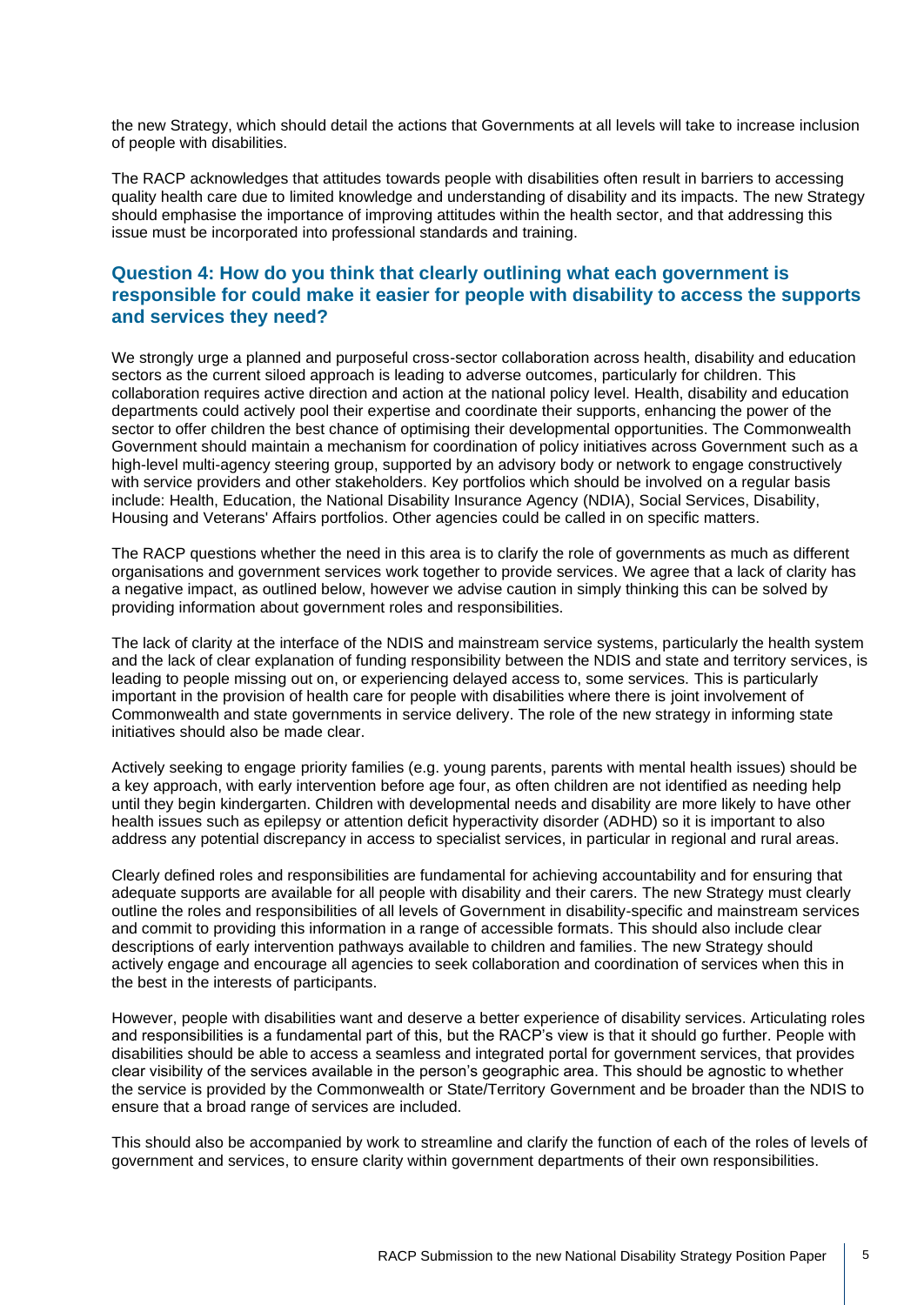#### **Question 5: How do you think the Strategy should represent the role that the nongovernment sector plays in improving outcomes for people with disability?**

The RACP acknowledges the critical importance of collaboration across government, industry and community to strengthen the disability sector and strongly urges that this be emphasised in the new Strategy. The RACP would like to see the new Strategy include actions for mainstream businesses, community groups and other non-government organisations to support the full participation and engagement of people with disabilities in the community.

The RACP recognises our own role in improving outcomes for people with disability, as a medical college which trains, educates and advocates on behalf of over 18,000 physicians and 8,500 trainee physicians in a broad range of medical specialties across Australia and New Zealand. Within the health care sector, nongovernment organisations (NGOs) also play an essential role in the provision of services and the new Strategy should emphasise the importance of building intersectoral collaboration across these NGOs.

It may be helpful for community understanding and attitudes to include examples of effective collaboration enhancing outcomes for children and families participating in disability services in the new Strategy. Examples might include delivery of therapeutic supports, respite care and the use of non-government services to support access to mainstream care. For example, a long-term therapeutic relationship with an experienced psychologist throughout a child's development can significantly improve acquisition of social and academic skills where their disability gives rise to significant anxiety.

The RACP supports the ideas mentioned in the position paper that the new strategy should introduce an outcomes framework as a mechanism to hold governments and service providers to account for the outcomes being achieved by programs and services they are delivering to people with disability. Without good baseline data, it is difficult to measure the success of programs and services, to be able to track, assess and modify. Mechanisms should be introduced to monitor the consistency, utilisation, quality, and outcomes of services with routinely collected data. This should take a value based care approach to ensure not only just effectiveness and efficiency of services are recorded and assessed but outcomes that matter to consumers, the consumers experience of the care and the providers experience of delivering the care are included.

#### **Question 6: What kind of information on the Strategy's progress should governments make available to the public and how often should this information be made available?**

The RACP supports public annual reporting methods which measure progress towards the outcomes of the new Strategy. Measures which the RACP supports include:

- Outcomes and measurements related to access and equity for Aboriginal and Torres Strait Islander people and children living with disability. Aboriginal and Torres Strait Islander people should be involved in determining measures that are meaningful to them.
- Health disparities, including mortality, and access to health services, access to health prevention, e.g. cancer screening.
- Reporting on education and employment participation, through measures meaningful to people not the economy.
- The number of young people living in aged care accommodation due to lack of supported alternatives for care and overall the appropriateness of accommodation for each person.
- The number of homes being built to meet accessibility standards.

#### **Question 7: What do you think of the proposal to have Targeted Action Plans that focus on making improvements in specific areas within a defined period of time (for example within one, two or three years)?**

The RACP supports an action-oriented approach to implementation and the proposal of Targeted Action Plans within the new strategy to allow a more intensive focus on achieving specific deliverables to drive real change within shorter timeframes. Targeted Action Plans should be targeted to different disabilities and their needs to ensure no group is left behind.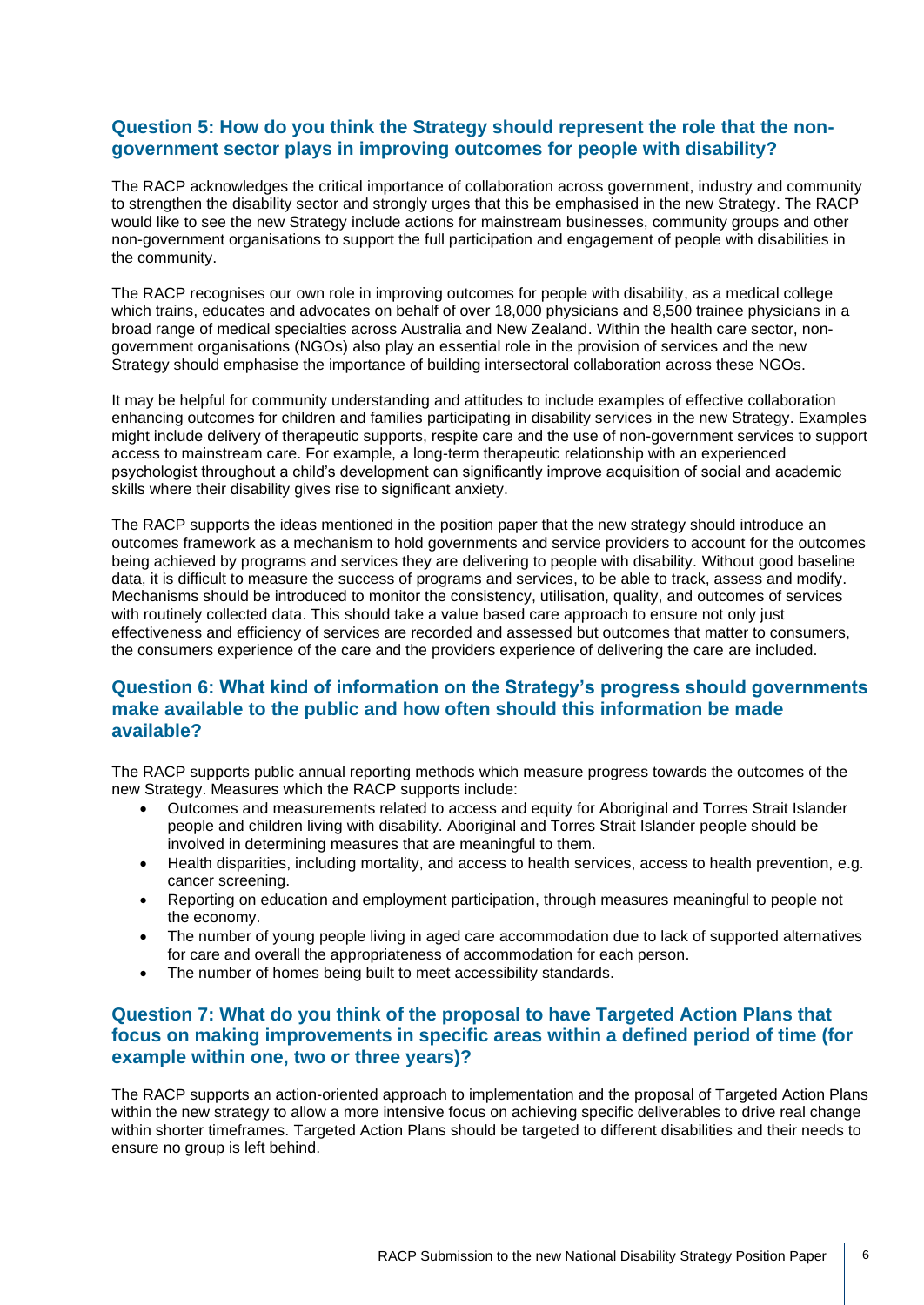To ensure the implementation of Targeted Actions Plans, the new Strategy must have a clear governance structure, leadership and coordination to raise the strategy's profile across government departments. The RACP is concerned that no single government agency or body had responsibility for coordinating the implementation of the current Strategy at either Commonwealth or State/Territory levels, which negatively affected implementation progress and momentum. The establishment of a multi-agency steering group as described earlier in this document would assist in addressing this issue.

#### **Question 8: How could the proposed Engagement Plan ensure people with disability, and the disability community, are involved in the delivery and monitoring of the next Strategy?**

The RACP supports the proposed new engagement plan to ensure the new Strategy is informed by people with disability, their families and carers. The RACP would like to see the Engagement Plan:

- Build ongoing relationships with key individuals and peak organisations which are developed and maintained.
- Commit to including people with disability in leadership and decision-making roles.
- Ensure timeframes for consultations and delivery are realistic to allow stakeholders enough time to provide a considered response.
- Encourage a diverse range of views, experiences and perspectives from across the population spectrum.
- Use a variety of formats for engagement of people with disability.

#### **Question 9: Is there anything else you would like to share about the ideas and proposals in the position paper?**

The new National Disability Strategy presents an important opportunity to engage health and disability experts in demonstrating the benefits from fostering coordination and collaboration across health and disability agencies. There is a great deal to be learned for health and disability agencies from the implementation of the NDIS so far, and improvements to the NDIS are key to achieving the goals of the new Strategy. RACP Fellows suggested the following issues with the NDIS should be considered in the new Strategy:

- It is often assumed that the NDIS can assist all people with disability. There is no market in many areas, particularly in rural and remote parts of Australia and the new Strategy must address this.
- There are challenges in the integration of the NDIS with services for children and the elderly. Because of the focus on disability rather than the person, separate systems attempt to provide services for people at different times of their lives which can create further disability for those at age thresholds.
- The Strategy should stress the importance of a focus on functional, needs-based eligibility for NDIS rather than diagnosis. Functional needs-based supports are particularly important as children transition out of Early Childhood Early Intervention (ECEI) and any focus on requiring a formal developmental diagnosis for the purpose of maintaining NDIS eligibility is likely to promote negative outcomes.

RACP Fellows also suggested the below areas to be considered to ensure new Strategy addresses the needs of people with disability living in Australia:

- The new strategy should support people with disabilities to engage in productive and meaningful work as a priority. This would have multiple social and economic benefits, not only for the individuals but for society as a whole. The RACP would like to highlight the principles of the Consensus Statement on [Health Benefits of Good Work](https://www.racp.edu.au/docs/default-source/advocacy-library/afoem-realising-the-health-benefits-of-work-consensus-statement.pdf?sfvrsn=baab321a_14)<sup>5</sup>, developed by the Australasian Faculty of Occupational and Environmental Medicine (AFOEM). Ensuring that people with disabilities are engaged in good work requires not only a comprehensive assessment of the person focusing on their abilities (as opposed to their disabilities) and the job demands to ensure that these are congruent.
- The special needs of children, including those with psychosocial disability are very different to those of adults and this would appropriately be specifically mentioned in the new Strategy and reflected in all policy and support programs. Support and treatment during developmental years can make a significant difference to transition to adulthood, helping children reach their potential and significantly reducing costs in the medium to long term.

<sup>5</sup> The Australasian Faculty of Occupational and Environmental Medicine (AFOEM). Consensus Statement on the Health Benefits of Good Work [Internet]. 2017. Available from: https://www.racp.edu.au/docs/default-source/advocacy-library/afoem-realising-the-health-benefitsof-work-consensus-statement.pdf?sfvrsn=baab321a\_14